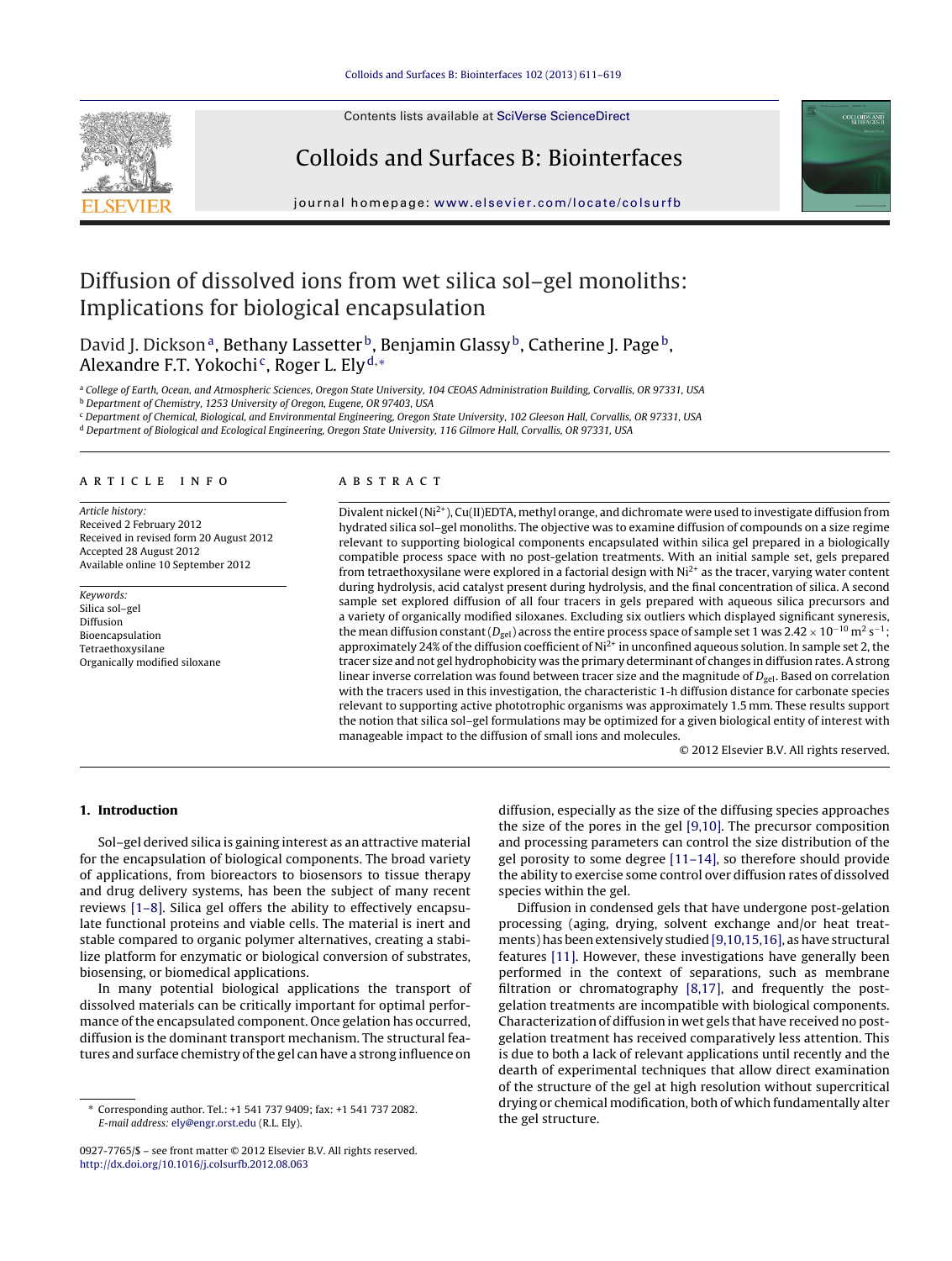

**Fig. 1.** Ternary phase diagram illustrating the process space for numerous investigations of sol–gel processed silica, including the present study. Adapted from Brinker et al. [\[21\].](#page-8-0)

In this study, we report the diffusion of dissolved ions from impregnated silica gels prepared via silicon alkoxide and sodium silicate (aqueous) sol–gel synthesis. Our interest lies in optimizing gels for the encapsulation of viable cyanobacteria as a platform for photobiological hydrogen production [\[18,19\].](#page-8-0) Although it has been claimed that virtually any microorganism that can be cultured can be encapsulated [\[2\],](#page-8-0) it remains clear that the encapsulation process must be uniquely tailored to the organism of interest [\[4\].](#page-8-0) Therefore, the current investigation focuses on the effects that manipulating parameters in a processing space relevant to biological encapsulation (low silica, low alcohol, high water, and no cytotoxic post-gelation treatments) have on the diffusion of small molecules from bulk gel monoliths. The goal was to determine the processing space that allowed for maximum diffusion rates while maintaining adequate integrity and stability of the silica gel. The approximate process space selected for this investigation is shown graphically in the ternary phase diagram in Fig. 1. The parameters of previous investigations shown in Fig. 1 helped define the process space of the current work and provided fundamental descriptions of acid-catalyzed hydrolysis, base-catalyzed condensation, and polymerization prior to and during gelation [\[11,12,20–25\].](#page-8-0) However, prior investigations generally used supplemental alcohol as a co-solvent to prepare gels with relatively high silica content and performed post-gelation treatments (e.g. solvent exchange, annealing, etc.), reducing the relevance for biological encapsulation.

This investigation was conducted in two phases. First, divalent nickel,  $Ni<sup>2+</sup>$ , was used as a tracer to probe diffusion from gel monoliths synthesized across a broad range of processing space. The parameters varied included the amount of water present during hydrolysis, the amount of acid catalyst present during hydrolysis, and the amount of silica present in the final gel (see Section 2).  $Ni<sup>2+</sup>$  was selected because it is easy to measure the concentration with UV–Vis spectroscopy and it is similar in size to other dissolved ions and molecules that are of biological significance (e.g.  $CO<sub>2</sub>$  and bicarbonate) but not easily measured with UV–Vis spectroscopy.

Second, ions of differing size and charge were used to explore diffusion in a smaller process space, presumably most relevant to biological encapsulation. The selected ions included  $Ni<sup>2+</sup>$ , methyl orange, ethylenediaminetetraacetic acid copper(II) disodium salt (Cu(II)EDTA), and potassium dichromate. These probes were selected for both their range of charge and size as well as ease of measurement with UV–Vis spectroscopy. Also included in this second phase was the incorporation of organically modified siloxanes (ORMOSILs) into the gels, including methyltriethoxysilane (MTES), dimethyldiethoxysilane (DMDES), trimethylethoxysilane (TMES), ethyltriethoxysilane (ETES), and propyltriethoxysilane (PTES). To varying degrees, these compounds introduce hydrophobicity to an otherwise hydrophilic gel, potentially altering the interaction with, and diffusion of the selected tracer molecules. It was the intent of the current study to determine how process space and the use of ORMOSILs may impact the bulk diffusion rates of molecules in a size regime comparable to compounds requisite for viable cyanobacterial cells.

# **2. Experimental methods**

#### 2.1. Materials

Gel precursors, including tetraethoxysilane (TEOS), ethyltriethoxysilane (ETES) (Alfa Aesar, Ward Hill, MA, or Gelest, Morrisville, PA), methyltriethoxysilane (MTES), dimethyldiethoxysilane (DMDES) (Sigma Aldrich, St. Louis, MO, or Gelest, Morrisville, PA), trimethylethoxysilane (TMES) (Tokyo Chemical Industry Co., Tokyo, Japan; and Gelest, Morrisville, PA), propyltriethoxysilane (PTES) (Gelest, Morrisville, PA),  $40\%$  sodium silicate (Na<sub>2</sub>SiO<sub>3</sub>) solution (aqueous precursor), nickel chloride hexahydrate (Fisher Scientific, Fair Lawn, NJ), ethylenediaminetetraacetic acid copper(II) disodium salt (Cu(II)EDTA), powdered methyl orange, and potassium dichromate (Sigma Aldrich, St. Louis, MO) were used as received. Additional reagents included potassium hydroxide (J.T. Baker, Phillipsburg, NJ) and nitric acid (Fisher Scientific, Pittsburgh, PA), both used as received to prepare 1.0 M stock solutions. Deionized water with a resistivity of 18.2 M $\Omega$ -cm was produced in house by reverse osmosis (Millipore Corp., Danvers, MA) and used for all gel solutions, stock solutions, and the preparation of buffered BG-11 medium [\[26\]](#page-8-0) with 35 mM HEPES buffer (4-(2-Hydroxyethyl)piperazine-1-ethanesulfonic acid, N-(2 hydroxyethyl) piperazine-N -(2-ethanesulfonic acid), an organic buffer used as received (Sigma Aldrich, St. Louis, MO).

# 2.2. Gel preparation

All of the alkoxide-derived gel samples were prepared with a two step process beginning with acid-catalyzed hydrolysis of the precursor to prepare a 'sol,' followed by base-catalyzed condensation. Base-catalyzed condensation was selected for two reasons: (1) for biological encapsulation, neutral pH is generally preferred, so using a base to neutralize the acidic sol served this purpose; and (2) base-catalyzed condensation yields a more highly condensed particulate structure, as opposed to acid-catalyzed condensation which tends to yield a network of linear polymers [\[33\].](#page-8-0) Firstly, a mixture of silicon alkoxide was hydrolyzed with varying amounts of nitric acid and deionized water. Secondly, buffered BG-11 medium [\[26\]](#page-8-0) was added to catalyze gelation, containing a suitable concentration of potassium hydroxide to neutralize the acid catalyst and a tracer. All gels were prepared in 35 mm Petri dishes at a volume of 8.0 mL, filling the Petri dish and creating nearly ideal one-dimensional diffusion geometry. BG-11 was used over deionized water in sample preparation because it is typically used to grow cultures of the cyanobacterium Synechocystis sp. PCC 6803 (Synechocystis) for encapsulation studies [\[18,19\].](#page-8-0) Since BG-11 contains a variety of trace minerals and nutrients which may alter gelation kinetics, it was used in order to ensure the current investigation was directly applicable to on-going encapsulation studies. The amounts of water and acid used were determined based on gel formulation and the concentration of tracer was consistent for all samples prepared.

For the first phase of the investigation (sample set 1, using  $N^{2+}$  as a tracer), three parameters were varied over the following ranges: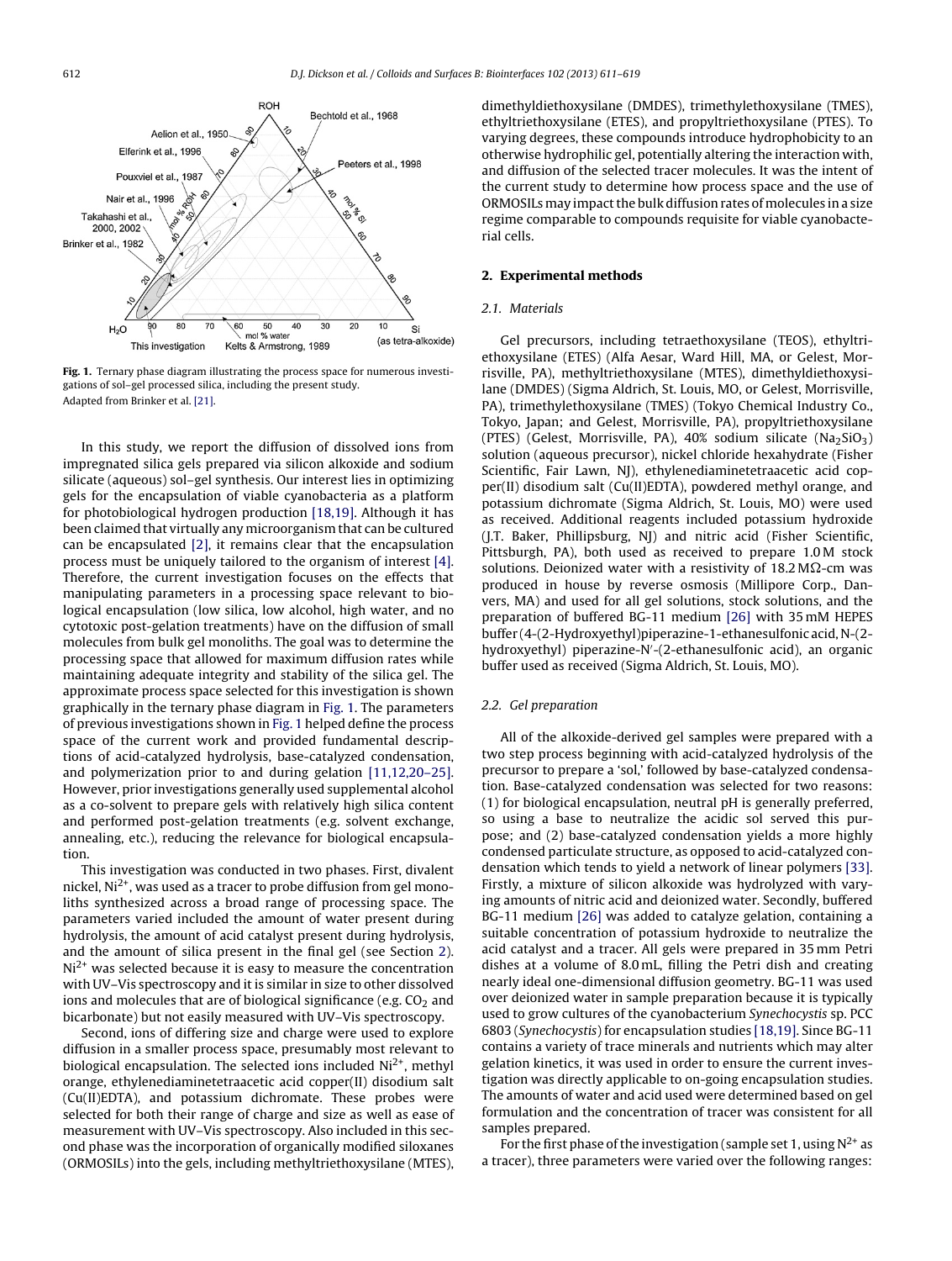- 1. The molar ratio of water to silicon alkoxide precursor in the initial hydrolysis (step 1), called the "hydrolysis ratio," was varied at 4:1, 10:1, and 20:1, water to silicon;
- 2. The molar ratio of nitric acid used to catalyze hydrolysis in step 1, or the "acid ratio," varied from 1:0.005 to 1:0.02, alkoxide to acid, at three increments, 0.005, 0.01, and 0.02; and
- 3. The final concentration of silicon during gelation (step 2), or the "dilution ratio," again expressed as a molar ratio of water to silicon, varied at 10:1, 20:1, 40:1, 60:1, 80:1, 100:1, and 120:1.

The range of these parameters was determined based on values relevant to designing gels for the encapsulation of living cells, consistent with prior experience [\[18,19\],](#page-8-0) and the limits of gel samples able to be synthesized with this protocol. Sample set 1 used gels composed of TEOS only, in a factorial design to cover most combinations of parameters above in triplicate, resulting in 48 different sample types and 144 total samples.

Sample set 2 used limited gel formulations and multiple tracers to examine the effects of the size of the tracer and alterations to surface hydrophobicity, achieved by introducing ORMOSILs into the gel formulations. The hydrolysis and acid ratios were held constant through this sample set at 20:1 and 0.005, respectively, while a final dilution ratio of approximately 100:1 was maintained and 10 mol.% (percentage of total siloxane, with 90% TEOS) of MTES, DMDES, TMES, ETES, and PTES were included in separate gel formulations. As above, all sample types were prepared in triplicate at identical tracer concentrations for each tracer type. Tracer ions were prepared in BG-11 medium prior to mixing with hydrolyzed gel precursors to form gel samples. Tracers included  $Ni<sup>2+</sup>$ , methyl orange, copper(II)EDTA, and potassium dichromate, included in gel samples at concentrations of 300 mM, 1.25 mM, 200 mM, and 2.42 mM, respectively. For comparison, gels prepared from aqueous precursors were also included in this sample set. Sample set 2 included 27 different sample types prepared in triplicate for a total of 81 samples.

The aqueous-derived gels were prepared by combining 8.0 mL 40% sodium silicate solution with 57.6 mL deionized water, 1.85 mL hydrochloric acid (1.0 M), and 23.2 g ion exchange resin  $(Amberlite<sup>TM</sup>$  IR-120(H), Alfa Aesar, Ward Hill, MA) and stirring vigorously with a magnetic stir bar for approximately 2 h at room temperature. The ion exchange resin was then sieved out, and the solution was vacuum filtered. 3.0 mL of this aqueous precursor was combined with 5.0 mL additional liquid, appropriate parts BG-11 medium and tracer stock solution, in a 35 mm Petri dish. This yielded a gel with a final silica content of 187:1, molar ratio water to silica, and identical tracer concentrations to the alkoxide-derived samples described above.

# 2.3. Diffusion measurements

Diffusion was measured by placing tracer-impregnated gels in 240 mL of continuously stirred deionized water, and monitoring the concentration of the tracer in the water as a function of time. The concentration of  $Ni<sup>2+</sup>$  was monitored spectrophotometrically at a wavelength of 395 nm using a Spectronic Genesys 10 Bio UV–Vis spectrophotometer (Thermo Scientific, Waltham, MA), as performed elsewhere [\[27,28\].](#page-8-0) The diffusion of the other tracers was measured similarly, with the concentration of Cu(II)EDTA measured at 732 nm, dichromate at 372 nm, and methyl orange at 466 nm. Calibration curves were developed to ensure resolution of the spectrophotometric measurement of concentration for each tracer and linear behavior (Beer's Law) over the concentration ranges studied (data not shown).

Samples were analyzed approximately 24 h after preparation. During analysis, a 1.0 mL aliquot was periodically removed for concentration measurements and returned to the sealed reaction vessel. Experiments were terminated at 3 h, at which point the concentration of tracer was approximately 40–60% of equilibrium for all samples examined. From the time series of concentration data, the diffusion coefficient for the tracer ion in the gel  $(D_{\varphi_{\text{el}}})$  was calculated for each sample.

### 2.4. Calculation of diffusion coefficients

Diffusion coefficients were calculated for each sample type using an analytical solution to Fick's Second Law describing ideal one-dimensional diffusion from a finite slab into a well stirred sink [\[29,30\],](#page-8-0) used in similar form elsewhere to estimate diffusion of Ni2+ in silica gel [\[27,28,31\].](#page-8-0) Shown in Eq. (1), the solution equating the ratio of concentration at time  $t$  to the equilibrium concentration takes the form of a trigonometric series where  $l$  is the thickness of the gel and  $D_{gel}$  is the diffusion coefficient (assumed to describe diffusion of the tracer within the gel as this is the rate limiting process as the concentration of the tracer increases in the well-stirred sink). The series was expanded to five terms for calculating  $D_{\text{gel}}$ ; higher order expansion did not alter the results to two significant figures (data not shown).

$$
\frac{C_t}{C_N} = 1 - \sum \frac{8}{(2n+1)^2 \pi^2} \exp\left[\frac{-D_{gel}(2n+1)^2 \pi^2 t}{l^2}\right]
$$
(1)

With sample set 1,  $D_{gel}$  was calculated by ANOVA using SAS v9.2 (SAS Institute, Inc., Cary, NC) and also by the Solver add-in of Microsoft Excel (Microsoft Corp., Redmond, WA). With Solver, the objective function minimized the sum of squared variance between the analytical solution and the raw experimental data by altering the value of  $D_{gel}$ . No statistically significant difference was found between the two methods (data not shown). After this comparison, Solver was used to calculate  $D_{gel}$  for sample set 2.

# 2.5. Transmission electron microscopy

We used transmission electron microscopy (TEM) in an attempt to provide a description of gel structure. Samples were prepared as described above with a TEOS precursor at a hydrolysis ratio of 20:1, acid ratio of 0.005 and dilution ratio of 100:1. Gels contained cells of Synechocystis at a concentration of approximately  $1 \times 10^8$  cells/mL. Samples were prepared in 35 mm Petri dishes, as described above. Gels were manually sliced with a razor blade, flash frozen in liquid nitrogen and prompted imaged in an FEI Titan FEG-TEM (FEI Company, Hillsboro, OR) at the Center for Advanced Materials Characterizationin Oregon(CAMCOR; University of Oregon, Eugene, OR) with assistance from CAMCOR staff.

# **3. Results**

Diffusion coefficients,  $D_{gel}$ , for Ni<sup>2+</sup> were calculated for all samples in sample set 1 using Eq. (1) and the results are listed in [Table](#page-3-0) 1, by formulation chemistry with sample ID and 95% confidence intervals. Sample 1 excepted, the calculated values of  $D_{gel}$  fell between  $1.37 \times 10^{-10}$  m<sup>2</sup> s<sup>-1</sup> and  $6.27 \times 10^{-10}$  m<sup>2</sup> s<sup>-1</sup>, or approximately 14-63% of the value of D expected for  $Ni<sup>2+</sup>$ in unconfined aqueous solution of approximately  $1 \times 10^{-9}$  m<sup>2</sup> s<sup>-1</sup> [\[27\].](#page-8-0) As shown in [Table](#page-3-0) 1 and [Fig.](#page-4-0) 2a, sample 1 in particular  $(D_{gel} = 9.05 \times 10^{-10} \text{ m}^2 \text{ s}^{-1})$ , but also samples 7, 19, 24, 34, and 44, are significantly above a mean where the other samples are clustered and generally have overlapping error bars. The mean for the entire sample set is  $2.90 \times 10^{-10}$  m<sup>2</sup> s<sup>-1</sup> (±4.25 × 10<sup>-11</sup> m<sup>2</sup> s<sup>-1</sup>). Excluding the six samples mentioned above, the remaining samples are clustered at a mean of approximately  $2.42 \times 10^{-10}$  m<sup>2</sup> s<sup>-1</sup>  $(\pm 1.88 \times 10^{-11} \text{ m}^2 \text{ s}^{-1})$ . Samples 13, 14, and 29 gelled prematurely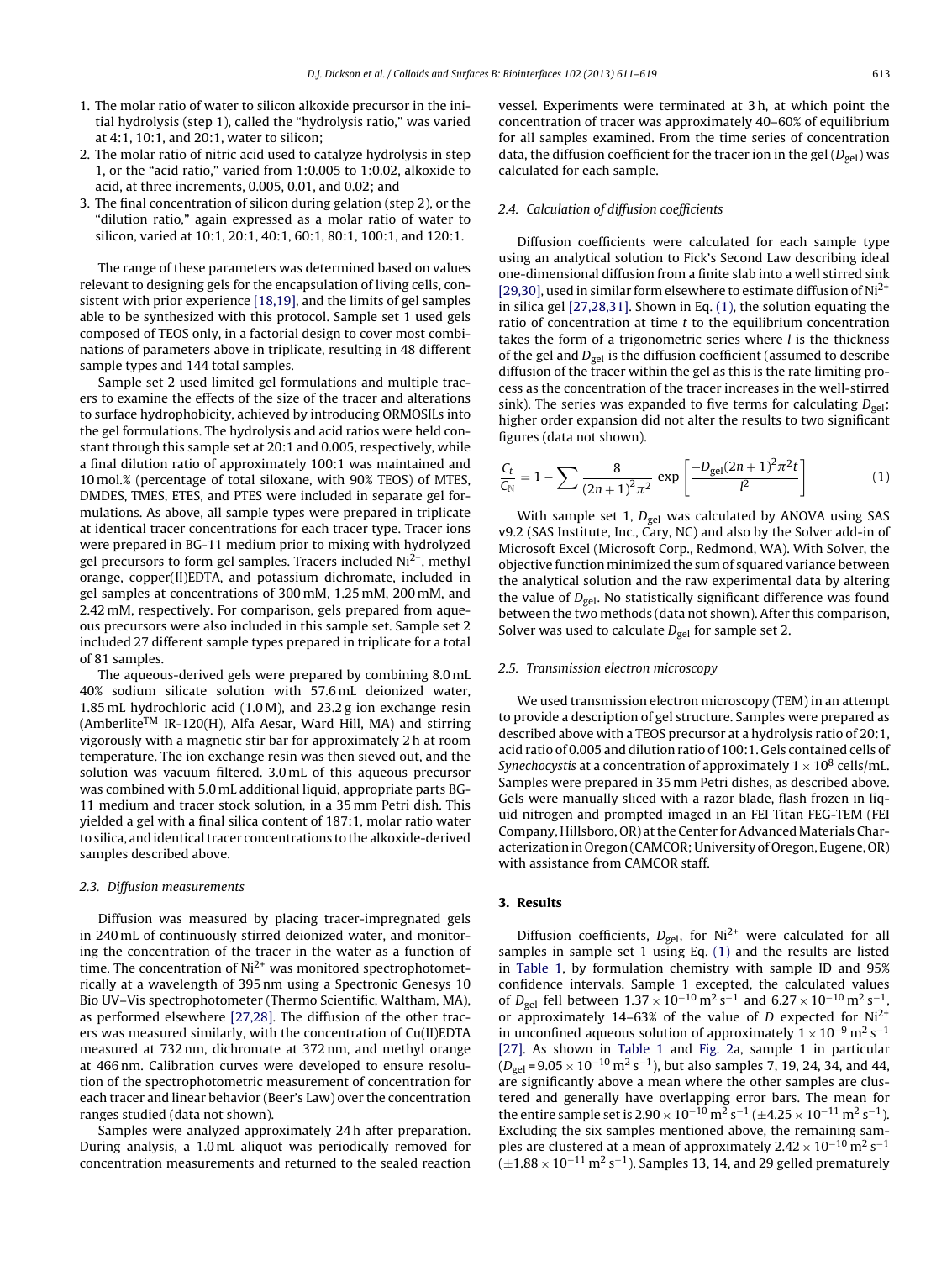# <span id="page-3-0"></span>**Table 1**

 $D_{gel}$  values for sample set 1 (Ni<sup>2+</sup> tracer). "95% CI" = 95% confidence interval.

| 0.005<br><b>TEOS</b><br>4<br>10<br>$9.05E - 10$<br>$2.02E - 10$<br>$\mathbf{1}$<br>$\sqrt{2}$<br>20<br>$3.52E - 10$<br>$9.95E - 11$<br>$\mathsf 3$<br>40<br>$2.17E - 10$<br>$1.60E - 11$<br>$\ensuremath{4}$<br>60<br>$2.72E - 10$<br>$2.90E - 11$<br>$\,$ 5 $\,$<br>80<br>$2.53E - 10$<br>$3.00E - 11$<br>$\,6\,$<br>100<br>$4.02E - 10$<br>$1.02E - 10$<br>0.01<br>$\sqrt{ }$<br>10<br>$5.36E - 10$<br>$3.92E - 11$<br>8<br>20<br>$2.58E - 10$<br>$8.71E - 11$<br>$\boldsymbol{9}$<br>40<br>$2.00E - 10$<br>$1.40E - 11$<br>60<br>$2.09E - 10$<br>$2.00E - 11$<br>$10\,$<br>$80\,$<br>$1.81E - 10$<br>$1.60E - 11$<br>11<br>100<br>$3.32E - 10$<br>$9.30E - 11$<br>12<br>10<br>0.02<br>13<br>$\hspace{1.0cm} -$<br>$\overline{\phantom{0}}$<br>20<br>14<br>$\bar{ }$<br>$\overline{\phantom{0}}$<br>40<br>15<br>$3.06E - 10$<br>$6.60E - 11$<br>60<br>16<br>$1.76E - 10$<br>$1.05E - 11$<br>80<br>17<br>$1.55E - 10$<br>$1.40E - 11$<br>100<br>$2.35E - 10$<br>18<br>$1.70E - 11$<br>$10\,$<br>0.005<br>$20\,$<br>$5.67E - 10$<br>19<br>$1.76E - 10$<br>20<br>40<br>$2.23E - 10$<br>1.80E-11<br>60<br>21<br>$2.18E - 10$<br>$2.90E - 11$<br>80<br>22<br>$2.20E - 10$<br>$1.90E - 11$<br>100<br>23<br>$1.94E - 10$<br>$1.70E - 11$<br>0.01<br>20<br>24<br>$5.28E - 10$<br>$9.9E - 11$<br>40<br>$3.78E - 10$<br>25<br>$1.16E - 10$<br>60<br>$2.79E - 10$<br>26<br>$4.60E - 11$<br>80<br>27<br>$2.80E - 10$<br>$6.95E - 11$<br>28<br>100<br>$1.74E - 10$<br>$2.10E - 11$<br>0.02<br>29<br>20<br>$\overline{\phantom{0}}$<br>$\equiv$<br>40<br>30<br>$2.66E - 10$<br>$4.20E - 11$<br>31<br>60<br>$2.47E - 10$<br>$5.05E - 11$<br>32<br>80<br>$1.44E - 10$<br>$1.65E - 11$<br>33<br>100<br>$2.63E - 10$<br>$2.15E - 11$<br>20<br>0.005<br>34<br>40<br>$6.27E - 10$<br>$2.01E - 10$<br>35<br>60<br>$2.32E - 10$<br>$2.90E - 11$<br>80<br>36<br>$2.39E - 10$<br>$2.85E - 11$<br>100<br>37<br>$2.27E - 10$<br>$1.65E - 11$<br>120<br>38<br>$2.53E - 10$<br>$8.73E - 11$<br>0.01<br>40<br>$2.55E - 10$<br>39<br>$3.45E - 11$<br>60<br>40<br>$2.12E - 10$<br>$1.55E - 11$<br>80<br>$1.74E - 10$<br>41<br>$8.50E - 12$<br>100<br>42<br>$2.06E - 10$<br>$1.55E - 11$<br>120<br>$2.42E - 10$<br>43<br>$1.12E - 10$<br>0.02<br>40<br>$4.60E - 10$<br>44<br>3.10E-11<br>60<br>$2.08E - 10$<br>45<br>$8.50E - 12$<br>80<br>$3.04E - 10$<br>46<br>$5.30E - 11$<br>100<br>47<br>$3.09E - 10$<br>$2.85E - 11$<br>120<br>$1.37E - 10$<br>$2.20E - 11$<br>48 | Gel type | Water ratio | Acid ratio | Dilution ratio | $D_{gel}$ (m <sup>2</sup> s <sup>-1</sup> ) | 95% CI | Sample ID |
|-------------------------------------------------------------------------------------------------------------------------------------------------------------------------------------------------------------------------------------------------------------------------------------------------------------------------------------------------------------------------------------------------------------------------------------------------------------------------------------------------------------------------------------------------------------------------------------------------------------------------------------------------------------------------------------------------------------------------------------------------------------------------------------------------------------------------------------------------------------------------------------------------------------------------------------------------------------------------------------------------------------------------------------------------------------------------------------------------------------------------------------------------------------------------------------------------------------------------------------------------------------------------------------------------------------------------------------------------------------------------------------------------------------------------------------------------------------------------------------------------------------------------------------------------------------------------------------------------------------------------------------------------------------------------------------------------------------------------------------------------------------------------------------------------------------------------------------------------------------------------------------------------------------------------------------------------------------------------------------------------------------------------------------------------------------------------------------------------------------------------------------------------------------------------------------------------------------------------------------------------------------------------------------------------------------------------------------------------------------------------------------------------------------------------------------------|----------|-------------|------------|----------------|---------------------------------------------|--------|-----------|
|                                                                                                                                                                                                                                                                                                                                                                                                                                                                                                                                                                                                                                                                                                                                                                                                                                                                                                                                                                                                                                                                                                                                                                                                                                                                                                                                                                                                                                                                                                                                                                                                                                                                                                                                                                                                                                                                                                                                                                                                                                                                                                                                                                                                                                                                                                                                                                                                                                           |          |             |            |                |                                             |        |           |
|                                                                                                                                                                                                                                                                                                                                                                                                                                                                                                                                                                                                                                                                                                                                                                                                                                                                                                                                                                                                                                                                                                                                                                                                                                                                                                                                                                                                                                                                                                                                                                                                                                                                                                                                                                                                                                                                                                                                                                                                                                                                                                                                                                                                                                                                                                                                                                                                                                           |          |             |            |                |                                             |        |           |
|                                                                                                                                                                                                                                                                                                                                                                                                                                                                                                                                                                                                                                                                                                                                                                                                                                                                                                                                                                                                                                                                                                                                                                                                                                                                                                                                                                                                                                                                                                                                                                                                                                                                                                                                                                                                                                                                                                                                                                                                                                                                                                                                                                                                                                                                                                                                                                                                                                           |          |             |            |                |                                             |        |           |
|                                                                                                                                                                                                                                                                                                                                                                                                                                                                                                                                                                                                                                                                                                                                                                                                                                                                                                                                                                                                                                                                                                                                                                                                                                                                                                                                                                                                                                                                                                                                                                                                                                                                                                                                                                                                                                                                                                                                                                                                                                                                                                                                                                                                                                                                                                                                                                                                                                           |          |             |            |                |                                             |        |           |
|                                                                                                                                                                                                                                                                                                                                                                                                                                                                                                                                                                                                                                                                                                                                                                                                                                                                                                                                                                                                                                                                                                                                                                                                                                                                                                                                                                                                                                                                                                                                                                                                                                                                                                                                                                                                                                                                                                                                                                                                                                                                                                                                                                                                                                                                                                                                                                                                                                           |          |             |            |                |                                             |        |           |
|                                                                                                                                                                                                                                                                                                                                                                                                                                                                                                                                                                                                                                                                                                                                                                                                                                                                                                                                                                                                                                                                                                                                                                                                                                                                                                                                                                                                                                                                                                                                                                                                                                                                                                                                                                                                                                                                                                                                                                                                                                                                                                                                                                                                                                                                                                                                                                                                                                           |          |             |            |                |                                             |        |           |
|                                                                                                                                                                                                                                                                                                                                                                                                                                                                                                                                                                                                                                                                                                                                                                                                                                                                                                                                                                                                                                                                                                                                                                                                                                                                                                                                                                                                                                                                                                                                                                                                                                                                                                                                                                                                                                                                                                                                                                                                                                                                                                                                                                                                                                                                                                                                                                                                                                           |          |             |            |                |                                             |        |           |
|                                                                                                                                                                                                                                                                                                                                                                                                                                                                                                                                                                                                                                                                                                                                                                                                                                                                                                                                                                                                                                                                                                                                                                                                                                                                                                                                                                                                                                                                                                                                                                                                                                                                                                                                                                                                                                                                                                                                                                                                                                                                                                                                                                                                                                                                                                                                                                                                                                           |          |             |            |                |                                             |        |           |
|                                                                                                                                                                                                                                                                                                                                                                                                                                                                                                                                                                                                                                                                                                                                                                                                                                                                                                                                                                                                                                                                                                                                                                                                                                                                                                                                                                                                                                                                                                                                                                                                                                                                                                                                                                                                                                                                                                                                                                                                                                                                                                                                                                                                                                                                                                                                                                                                                                           |          |             |            |                |                                             |        |           |
|                                                                                                                                                                                                                                                                                                                                                                                                                                                                                                                                                                                                                                                                                                                                                                                                                                                                                                                                                                                                                                                                                                                                                                                                                                                                                                                                                                                                                                                                                                                                                                                                                                                                                                                                                                                                                                                                                                                                                                                                                                                                                                                                                                                                                                                                                                                                                                                                                                           |          |             |            |                |                                             |        |           |
|                                                                                                                                                                                                                                                                                                                                                                                                                                                                                                                                                                                                                                                                                                                                                                                                                                                                                                                                                                                                                                                                                                                                                                                                                                                                                                                                                                                                                                                                                                                                                                                                                                                                                                                                                                                                                                                                                                                                                                                                                                                                                                                                                                                                                                                                                                                                                                                                                                           |          |             |            |                |                                             |        |           |
|                                                                                                                                                                                                                                                                                                                                                                                                                                                                                                                                                                                                                                                                                                                                                                                                                                                                                                                                                                                                                                                                                                                                                                                                                                                                                                                                                                                                                                                                                                                                                                                                                                                                                                                                                                                                                                                                                                                                                                                                                                                                                                                                                                                                                                                                                                                                                                                                                                           |          |             |            |                |                                             |        |           |
|                                                                                                                                                                                                                                                                                                                                                                                                                                                                                                                                                                                                                                                                                                                                                                                                                                                                                                                                                                                                                                                                                                                                                                                                                                                                                                                                                                                                                                                                                                                                                                                                                                                                                                                                                                                                                                                                                                                                                                                                                                                                                                                                                                                                                                                                                                                                                                                                                                           |          |             |            |                |                                             |        |           |
|                                                                                                                                                                                                                                                                                                                                                                                                                                                                                                                                                                                                                                                                                                                                                                                                                                                                                                                                                                                                                                                                                                                                                                                                                                                                                                                                                                                                                                                                                                                                                                                                                                                                                                                                                                                                                                                                                                                                                                                                                                                                                                                                                                                                                                                                                                                                                                                                                                           |          |             |            |                |                                             |        |           |
|                                                                                                                                                                                                                                                                                                                                                                                                                                                                                                                                                                                                                                                                                                                                                                                                                                                                                                                                                                                                                                                                                                                                                                                                                                                                                                                                                                                                                                                                                                                                                                                                                                                                                                                                                                                                                                                                                                                                                                                                                                                                                                                                                                                                                                                                                                                                                                                                                                           |          |             |            |                |                                             |        |           |
|                                                                                                                                                                                                                                                                                                                                                                                                                                                                                                                                                                                                                                                                                                                                                                                                                                                                                                                                                                                                                                                                                                                                                                                                                                                                                                                                                                                                                                                                                                                                                                                                                                                                                                                                                                                                                                                                                                                                                                                                                                                                                                                                                                                                                                                                                                                                                                                                                                           |          |             |            |                |                                             |        |           |
|                                                                                                                                                                                                                                                                                                                                                                                                                                                                                                                                                                                                                                                                                                                                                                                                                                                                                                                                                                                                                                                                                                                                                                                                                                                                                                                                                                                                                                                                                                                                                                                                                                                                                                                                                                                                                                                                                                                                                                                                                                                                                                                                                                                                                                                                                                                                                                                                                                           |          |             |            |                |                                             |        |           |
|                                                                                                                                                                                                                                                                                                                                                                                                                                                                                                                                                                                                                                                                                                                                                                                                                                                                                                                                                                                                                                                                                                                                                                                                                                                                                                                                                                                                                                                                                                                                                                                                                                                                                                                                                                                                                                                                                                                                                                                                                                                                                                                                                                                                                                                                                                                                                                                                                                           |          |             |            |                |                                             |        |           |
|                                                                                                                                                                                                                                                                                                                                                                                                                                                                                                                                                                                                                                                                                                                                                                                                                                                                                                                                                                                                                                                                                                                                                                                                                                                                                                                                                                                                                                                                                                                                                                                                                                                                                                                                                                                                                                                                                                                                                                                                                                                                                                                                                                                                                                                                                                                                                                                                                                           |          |             |            |                |                                             |        |           |
|                                                                                                                                                                                                                                                                                                                                                                                                                                                                                                                                                                                                                                                                                                                                                                                                                                                                                                                                                                                                                                                                                                                                                                                                                                                                                                                                                                                                                                                                                                                                                                                                                                                                                                                                                                                                                                                                                                                                                                                                                                                                                                                                                                                                                                                                                                                                                                                                                                           |          |             |            |                |                                             |        |           |
|                                                                                                                                                                                                                                                                                                                                                                                                                                                                                                                                                                                                                                                                                                                                                                                                                                                                                                                                                                                                                                                                                                                                                                                                                                                                                                                                                                                                                                                                                                                                                                                                                                                                                                                                                                                                                                                                                                                                                                                                                                                                                                                                                                                                                                                                                                                                                                                                                                           |          |             |            |                |                                             |        |           |
|                                                                                                                                                                                                                                                                                                                                                                                                                                                                                                                                                                                                                                                                                                                                                                                                                                                                                                                                                                                                                                                                                                                                                                                                                                                                                                                                                                                                                                                                                                                                                                                                                                                                                                                                                                                                                                                                                                                                                                                                                                                                                                                                                                                                                                                                                                                                                                                                                                           |          |             |            |                |                                             |        |           |
|                                                                                                                                                                                                                                                                                                                                                                                                                                                                                                                                                                                                                                                                                                                                                                                                                                                                                                                                                                                                                                                                                                                                                                                                                                                                                                                                                                                                                                                                                                                                                                                                                                                                                                                                                                                                                                                                                                                                                                                                                                                                                                                                                                                                                                                                                                                                                                                                                                           |          |             |            |                |                                             |        |           |
|                                                                                                                                                                                                                                                                                                                                                                                                                                                                                                                                                                                                                                                                                                                                                                                                                                                                                                                                                                                                                                                                                                                                                                                                                                                                                                                                                                                                                                                                                                                                                                                                                                                                                                                                                                                                                                                                                                                                                                                                                                                                                                                                                                                                                                                                                                                                                                                                                                           |          |             |            |                |                                             |        |           |
|                                                                                                                                                                                                                                                                                                                                                                                                                                                                                                                                                                                                                                                                                                                                                                                                                                                                                                                                                                                                                                                                                                                                                                                                                                                                                                                                                                                                                                                                                                                                                                                                                                                                                                                                                                                                                                                                                                                                                                                                                                                                                                                                                                                                                                                                                                                                                                                                                                           |          |             |            |                |                                             |        |           |
|                                                                                                                                                                                                                                                                                                                                                                                                                                                                                                                                                                                                                                                                                                                                                                                                                                                                                                                                                                                                                                                                                                                                                                                                                                                                                                                                                                                                                                                                                                                                                                                                                                                                                                                                                                                                                                                                                                                                                                                                                                                                                                                                                                                                                                                                                                                                                                                                                                           |          |             |            |                |                                             |        |           |
|                                                                                                                                                                                                                                                                                                                                                                                                                                                                                                                                                                                                                                                                                                                                                                                                                                                                                                                                                                                                                                                                                                                                                                                                                                                                                                                                                                                                                                                                                                                                                                                                                                                                                                                                                                                                                                                                                                                                                                                                                                                                                                                                                                                                                                                                                                                                                                                                                                           |          |             |            |                |                                             |        |           |
|                                                                                                                                                                                                                                                                                                                                                                                                                                                                                                                                                                                                                                                                                                                                                                                                                                                                                                                                                                                                                                                                                                                                                                                                                                                                                                                                                                                                                                                                                                                                                                                                                                                                                                                                                                                                                                                                                                                                                                                                                                                                                                                                                                                                                                                                                                                                                                                                                                           |          |             |            |                |                                             |        |           |
|                                                                                                                                                                                                                                                                                                                                                                                                                                                                                                                                                                                                                                                                                                                                                                                                                                                                                                                                                                                                                                                                                                                                                                                                                                                                                                                                                                                                                                                                                                                                                                                                                                                                                                                                                                                                                                                                                                                                                                                                                                                                                                                                                                                                                                                                                                                                                                                                                                           |          |             |            |                |                                             |        |           |
|                                                                                                                                                                                                                                                                                                                                                                                                                                                                                                                                                                                                                                                                                                                                                                                                                                                                                                                                                                                                                                                                                                                                                                                                                                                                                                                                                                                                                                                                                                                                                                                                                                                                                                                                                                                                                                                                                                                                                                                                                                                                                                                                                                                                                                                                                                                                                                                                                                           |          |             |            |                |                                             |        |           |
|                                                                                                                                                                                                                                                                                                                                                                                                                                                                                                                                                                                                                                                                                                                                                                                                                                                                                                                                                                                                                                                                                                                                                                                                                                                                                                                                                                                                                                                                                                                                                                                                                                                                                                                                                                                                                                                                                                                                                                                                                                                                                                                                                                                                                                                                                                                                                                                                                                           |          |             |            |                |                                             |        |           |
|                                                                                                                                                                                                                                                                                                                                                                                                                                                                                                                                                                                                                                                                                                                                                                                                                                                                                                                                                                                                                                                                                                                                                                                                                                                                                                                                                                                                                                                                                                                                                                                                                                                                                                                                                                                                                                                                                                                                                                                                                                                                                                                                                                                                                                                                                                                                                                                                                                           |          |             |            |                |                                             |        |           |
|                                                                                                                                                                                                                                                                                                                                                                                                                                                                                                                                                                                                                                                                                                                                                                                                                                                                                                                                                                                                                                                                                                                                                                                                                                                                                                                                                                                                                                                                                                                                                                                                                                                                                                                                                                                                                                                                                                                                                                                                                                                                                                                                                                                                                                                                                                                                                                                                                                           |          |             |            |                |                                             |        |           |
|                                                                                                                                                                                                                                                                                                                                                                                                                                                                                                                                                                                                                                                                                                                                                                                                                                                                                                                                                                                                                                                                                                                                                                                                                                                                                                                                                                                                                                                                                                                                                                                                                                                                                                                                                                                                                                                                                                                                                                                                                                                                                                                                                                                                                                                                                                                                                                                                                                           |          |             |            |                |                                             |        |           |
|                                                                                                                                                                                                                                                                                                                                                                                                                                                                                                                                                                                                                                                                                                                                                                                                                                                                                                                                                                                                                                                                                                                                                                                                                                                                                                                                                                                                                                                                                                                                                                                                                                                                                                                                                                                                                                                                                                                                                                                                                                                                                                                                                                                                                                                                                                                                                                                                                                           |          |             |            |                |                                             |        |           |
|                                                                                                                                                                                                                                                                                                                                                                                                                                                                                                                                                                                                                                                                                                                                                                                                                                                                                                                                                                                                                                                                                                                                                                                                                                                                                                                                                                                                                                                                                                                                                                                                                                                                                                                                                                                                                                                                                                                                                                                                                                                                                                                                                                                                                                                                                                                                                                                                                                           |          |             |            |                |                                             |        |           |
|                                                                                                                                                                                                                                                                                                                                                                                                                                                                                                                                                                                                                                                                                                                                                                                                                                                                                                                                                                                                                                                                                                                                                                                                                                                                                                                                                                                                                                                                                                                                                                                                                                                                                                                                                                                                                                                                                                                                                                                                                                                                                                                                                                                                                                                                                                                                                                                                                                           |          |             |            |                |                                             |        |           |
|                                                                                                                                                                                                                                                                                                                                                                                                                                                                                                                                                                                                                                                                                                                                                                                                                                                                                                                                                                                                                                                                                                                                                                                                                                                                                                                                                                                                                                                                                                                                                                                                                                                                                                                                                                                                                                                                                                                                                                                                                                                                                                                                                                                                                                                                                                                                                                                                                                           |          |             |            |                |                                             |        |           |
|                                                                                                                                                                                                                                                                                                                                                                                                                                                                                                                                                                                                                                                                                                                                                                                                                                                                                                                                                                                                                                                                                                                                                                                                                                                                                                                                                                                                                                                                                                                                                                                                                                                                                                                                                                                                                                                                                                                                                                                                                                                                                                                                                                                                                                                                                                                                                                                                                                           |          |             |            |                |                                             |        |           |
|                                                                                                                                                                                                                                                                                                                                                                                                                                                                                                                                                                                                                                                                                                                                                                                                                                                                                                                                                                                                                                                                                                                                                                                                                                                                                                                                                                                                                                                                                                                                                                                                                                                                                                                                                                                                                                                                                                                                                                                                                                                                                                                                                                                                                                                                                                                                                                                                                                           |          |             |            |                |                                             |        |           |
|                                                                                                                                                                                                                                                                                                                                                                                                                                                                                                                                                                                                                                                                                                                                                                                                                                                                                                                                                                                                                                                                                                                                                                                                                                                                                                                                                                                                                                                                                                                                                                                                                                                                                                                                                                                                                                                                                                                                                                                                                                                                                                                                                                                                                                                                                                                                                                                                                                           |          |             |            |                |                                             |        |           |
|                                                                                                                                                                                                                                                                                                                                                                                                                                                                                                                                                                                                                                                                                                                                                                                                                                                                                                                                                                                                                                                                                                                                                                                                                                                                                                                                                                                                                                                                                                                                                                                                                                                                                                                                                                                                                                                                                                                                                                                                                                                                                                                                                                                                                                                                                                                                                                                                                                           |          |             |            |                |                                             |        |           |
|                                                                                                                                                                                                                                                                                                                                                                                                                                                                                                                                                                                                                                                                                                                                                                                                                                                                                                                                                                                                                                                                                                                                                                                                                                                                                                                                                                                                                                                                                                                                                                                                                                                                                                                                                                                                                                                                                                                                                                                                                                                                                                                                                                                                                                                                                                                                                                                                                                           |          |             |            |                |                                             |        |           |
|                                                                                                                                                                                                                                                                                                                                                                                                                                                                                                                                                                                                                                                                                                                                                                                                                                                                                                                                                                                                                                                                                                                                                                                                                                                                                                                                                                                                                                                                                                                                                                                                                                                                                                                                                                                                                                                                                                                                                                                                                                                                                                                                                                                                                                                                                                                                                                                                                                           |          |             |            |                |                                             |        |           |
|                                                                                                                                                                                                                                                                                                                                                                                                                                                                                                                                                                                                                                                                                                                                                                                                                                                                                                                                                                                                                                                                                                                                                                                                                                                                                                                                                                                                                                                                                                                                                                                                                                                                                                                                                                                                                                                                                                                                                                                                                                                                                                                                                                                                                                                                                                                                                                                                                                           |          |             |            |                |                                             |        |           |
|                                                                                                                                                                                                                                                                                                                                                                                                                                                                                                                                                                                                                                                                                                                                                                                                                                                                                                                                                                                                                                                                                                                                                                                                                                                                                                                                                                                                                                                                                                                                                                                                                                                                                                                                                                                                                                                                                                                                                                                                                                                                                                                                                                                                                                                                                                                                                                                                                                           |          |             |            |                |                                             |        |           |
|                                                                                                                                                                                                                                                                                                                                                                                                                                                                                                                                                                                                                                                                                                                                                                                                                                                                                                                                                                                                                                                                                                                                                                                                                                                                                                                                                                                                                                                                                                                                                                                                                                                                                                                                                                                                                                                                                                                                                                                                                                                                                                                                                                                                                                                                                                                                                                                                                                           |          |             |            |                |                                             |        |           |
|                                                                                                                                                                                                                                                                                                                                                                                                                                                                                                                                                                                                                                                                                                                                                                                                                                                                                                                                                                                                                                                                                                                                                                                                                                                                                                                                                                                                                                                                                                                                                                                                                                                                                                                                                                                                                                                                                                                                                                                                                                                                                                                                                                                                                                                                                                                                                                                                                                           |          |             |            |                |                                             |        |           |
|                                                                                                                                                                                                                                                                                                                                                                                                                                                                                                                                                                                                                                                                                                                                                                                                                                                                                                                                                                                                                                                                                                                                                                                                                                                                                                                                                                                                                                                                                                                                                                                                                                                                                                                                                                                                                                                                                                                                                                                                                                                                                                                                                                                                                                                                                                                                                                                                                                           |          |             |            |                |                                             |        |           |

while the precursor was hydrolyzing, due to high precursor and acid catalyst concentrations.

Calculated  $D_{gel}$  values for Ni<sup>2+</sup>, Cu(II)EDTA, methyl orange, and dichromate in sample set 2 are shown in [Fig.](#page-4-0) 2b by gel environment with 95% confidence intervals. As can be seen in this figure, while  $D_{\text{gel}}$  values vary between tracer compounds, values for the same tracer are generally very similar, often with over lapping confidence intervals among the various gel environments.

[Fig.](#page-5-0) 3a shows a ratio of  $D_{gel}$  to D in unconfined aqueous solution,  $D<sub>sol</sub>$ , for the four selected tracers in the seven gel environments.  $D_{sol}$  values are shown in [Table](#page-4-0) 2, as well as estimated maximum molecular dimensions for each of the tracers and those estimated for carbonate, bicarbonate, and dissolved  $CO<sub>2</sub>$ , for comparison.  $D<sub>gel</sub>$ values for these carbon species were estimated using linear correlations calculated from the results of the four tracers (see below). Molecular dimension estimates for all compounds listed in [Table](#page-4-0) 2 were calculated with Spartan 4 (Wavefunction, Inc., Irvine, CA). As shown, the diffusion of the larger tracers, methyl orange and Cu(II)EDTA, are significantly hindered by encapsulation in silica gel, with  $D_{gel}$  consistently less than 5% of  $D_{sol}$  for methyl orange and less than 15% of  $D_{sol}$  for Cu(II)EDTA. There was more variability with the smaller tracers,  $Ni<sup>2+</sup>$  and dichromate, but in some cases  $D_{gel}$  exceeded 30% of  $D_{sol}$ .

[Table](#page-5-0) 3 lists linear correlations between  $D_{gel}$  values and estimated molecular dimensions for each compound and each geltype. Generally, a strong linear inverse correlation between tracer size and the magnitude of its corresponding diffusion coefficient was shown in most instances. One notable exception was in the PTES environment where Ni<sup>2+</sup> has a surprisingly small  $D_{gel}$  value, reducing the strength of the correlation and indicating other interactions are affecting diffusion. [Fig.](#page-5-0) 3b shows the linear correlation between diffusion coefficient and tracer size using mean  $D_{gel}$  values for each tracer across gel environments.

[Fig.](#page-5-0) 4 shows three TEM images of an example gel containing encapsulated cyanobacterial cells (right panel). Although flash freezing and subsequent evaporation within the TEM chamber likely caused some changes to the gel structure and prevented high resolution imaging, it is clear from the images that the bulk of the structure is composed of particles on the order of 10–50 nm in diameter. Furthermore, the pore distribution appears bimodal,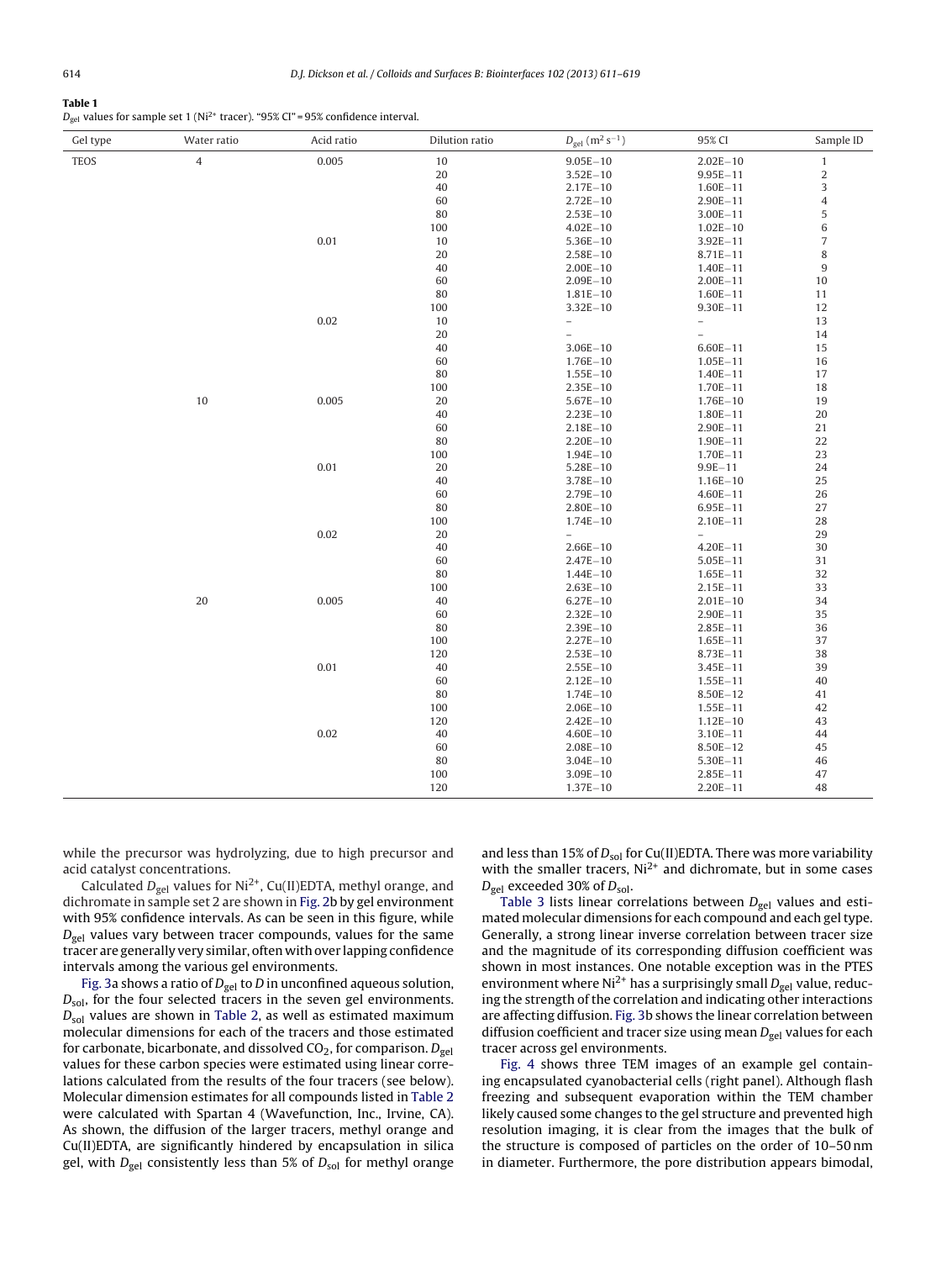<span id="page-4-0"></span>





**Fig. 2.** (a)  $D_{gel}$  values for sample set 1 (Ni<sup>2+</sup> tracer). (b) Shows  $D_{gel}$  values for sample set 2, for all four tracers at each gel composition. Error bars represent 95% confidence intervals.

containing some mesopores on the order 50–100 nm in diameter (left and center panels) and a more typical fine pore structure generally <10 nm in diameter. Also worth noting in the right panel, showing an interface between the gel and an encapsulated cell, is evidence that the gel makes close contact with the cell surface. Presumably, the fine pore structure is the dominant feature controlling diffusion. It is unclear if the necking clearly visible between the particles is present in the hydrated gels or occurred during flash freezing and imaging.

# **4. Discussion**

# 4.1. Sample set 1: processing space and  $Ni<sup>2+</sup>$

The hydrolysis ratio (i.e. water present during the acid-catalyzed hydrolysis of the precursor) was varied at 4:1, 10:1, and 20:1, water to silicon molar ratio. The 4:1 gels, using a stoichiometric amount of water during hydrolysis, were used as a baseline composition to contrast with 10:1 and 20:1 gels, where hydrolysis was

#### **Table 2**

A comparison of largest molecular dimensions,  $D_{gel}$  values,  $D_{sol}$  values,  $D_{gel}/D_{sol}$  for each tracer, and values estimated for bicarbonate, carbonate, and dissolved CO<sub>2</sub>.

| Compound             | Ion of interest (tracer) | Molecular radius<br>(largest)<br>dimension, $\AA$ ) <sup>a</sup> | $D_{\text{gel}}$ (pure TEOS gel;<br>$\times$ 10 <sup>-10</sup> m <sup>2</sup> s <sup>-1</sup> ) | $D_{sol}$ (unconfined<br>solution:<br>$\times$ 10 <sup>-10</sup> m <sup>2</sup> s <sup>-1</sup> ) | $D_{gel}/D_{sol}$ |
|----------------------|--------------------------|------------------------------------------------------------------|-------------------------------------------------------------------------------------------------|---------------------------------------------------------------------------------------------------|-------------------|
| Nickel chloride      | $Ni2+$                   | 5.4                                                              | 2.27                                                                                            | 13.2[39]                                                                                          | 0.172             |
| Sodium Cu(II)EDTA    | $[Cu(II)EDTA]^{2-}$      | 6.8                                                              | 2.41                                                                                            | 15.4[40]                                                                                          | 0.156             |
| Methyl orange        | $C_{14}H_{14}N_3O_3S^-$  | 7.8                                                              | 0.514                                                                                           | 14.0[41]                                                                                          | 0.037             |
| Potassium dichromate | $Cr_2O_7^{2-}$           | 5.5                                                              | 5.08                                                                                            | 13.9[42]                                                                                          | 0.365             |
| Bicarbonate          | HCO <sub>3</sub>         | 2.3                                                              | 3.96 <sup>b</sup>                                                                               | 11.85[39]                                                                                         | 0.334             |
| Carbonate            | $CO3$ <sup>2-</sup>      | 3.8                                                              | 4.10 <sup>b</sup>                                                                               | 11.5[43]                                                                                          | 0.357             |
| Carbon dioxide       | CO <sub>2</sub> (aq)     | 3.5                                                              | 4.11 <sup>b</sup>                                                                               | 19.1[39]                                                                                          | 0.215             |

<sup>a</sup> Estimates based on calculations performed using Spartan 4.

**b** Estimate based on linear extrapolation from experimental data for diffusion of the four tracers from gels composed of pure TEOS.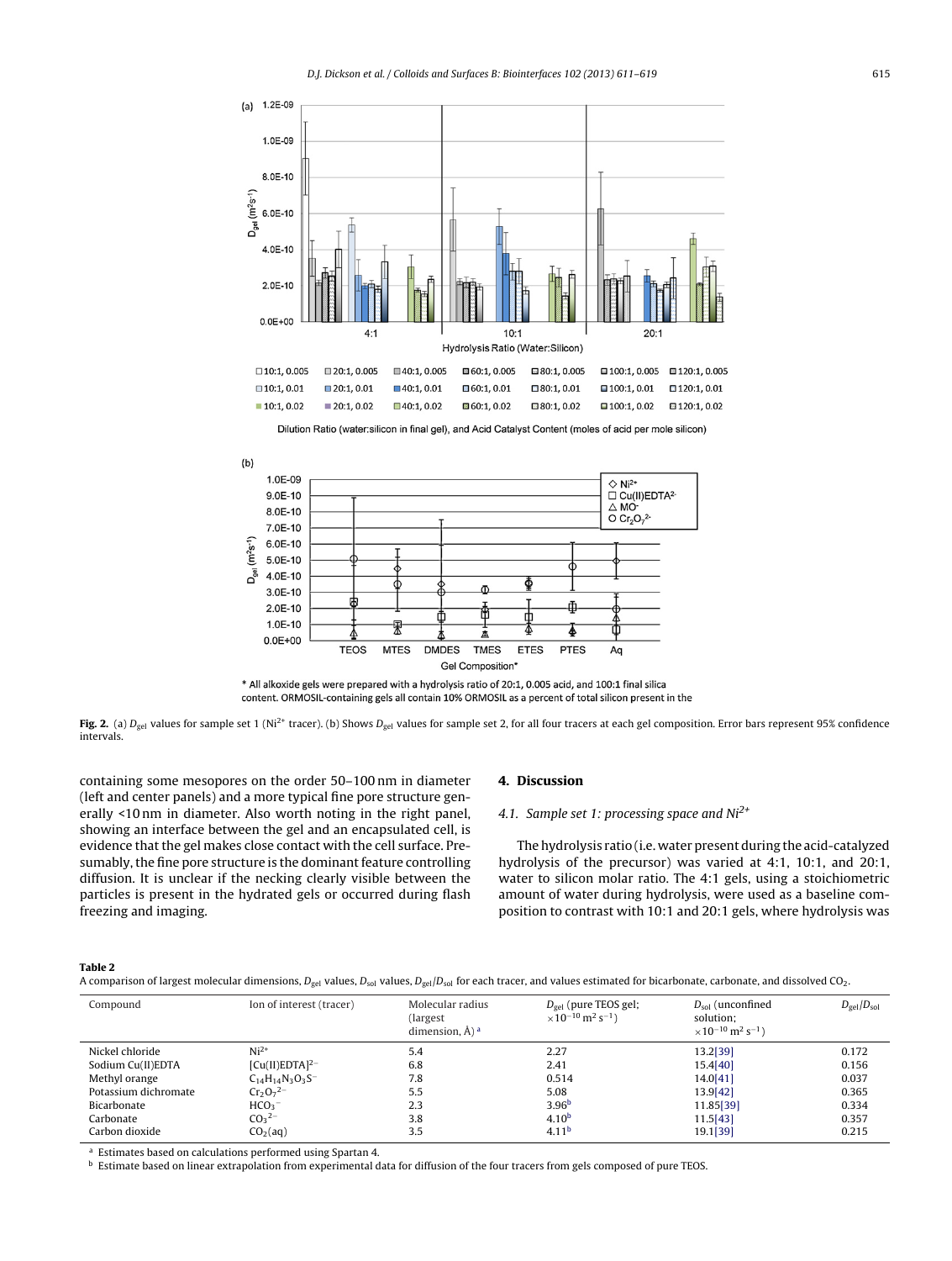<span id="page-5-0"></span>

Fig. 3. (a)  $D_{gel}/D_{sol}$  for all four tracers at each gel composition. (b) Mean  $D_{gel}$  versus tracer size with linear regression and  $R^2$  value. Error bars represent 95% confidence intervals.



**Fig. 4.** TEM images of an alkoxide-derived gel containing cells of Synechocystis.

#### **Table 3**

Linear correlations for D<sub>gel</sub> values and tracer size in all seven gel formulations, with R<sup>2</sup> values, predicted x-intercepts (hypothetically, the size at which a tracer would<br>effectively be immobilized in the gel), and 1

| Gel type        | Linear correlation<br>(x = molecular<br>dimension; $y = D_{\text{gel}}$ ) | $R^2$       | X-intercept $(\AA)^b$ | $1-H CO2$ diffusion<br>length $(\sqrt{Dt}$ ; mm) <sup>c</sup> |
|-----------------|---------------------------------------------------------------------------|-------------|-----------------------|---------------------------------------------------------------|
| Pure TEOS       | $v = -1.25E - 10x + 1.05E - 9$                                            | 0.575       | 8.4                   | 1.5                                                           |
| <b>10% MTES</b> | $v = -1.55E - 10x + 1.23E - 9$                                            | 0.896       | 7.9                   | 1.3                                                           |
| 10% DMDES       | $v = -1.25E - 10x + 1.01E - 9$                                            | 0.987       | 8.1                   | 1.4                                                           |
| <b>10% TMES</b> | $v = -8.58E - 11x + 7.25E - 10$                                           | 0.758       | 8.4                   | 1.2                                                           |
| <b>10% ETES</b> | $v = -1.23E - 10x + 1.02E - 9$                                            | 0.970       | 8.3                   | 1.5                                                           |
| <b>10% PTES</b> | $v = -6.82E - 11x + 6.31E - 10$                                           | 0.169       | 9.3                   | 1.2                                                           |
|                 | $(y = -1.72E - 10x + 1.40E - 9)^a$                                        | $(0.992)^a$ | (8.1)                 | (2.2)                                                         |
| Aqueous         | $v = -1.07E - 10x + 9.08E - 10$                                           | 0.428       | 8.5                   | 1.4                                                           |

<sup>a</sup> Linear correlation excluding  $Ni<sup>2+</sup>$ .

 $\overline{b}$  X-intercept of the shown linear correlations, where  $D_{gel}$  would theoretically reach 0, completely confining the encapsulated component within the gel.

c Diffusion length over a 1-h period, assuming a molecular dimension for CO<sub>2</sub> of 3.5Å (calculated with Spartan 4) and diffusion coefficients estimated from the linear correlations shown in column 2.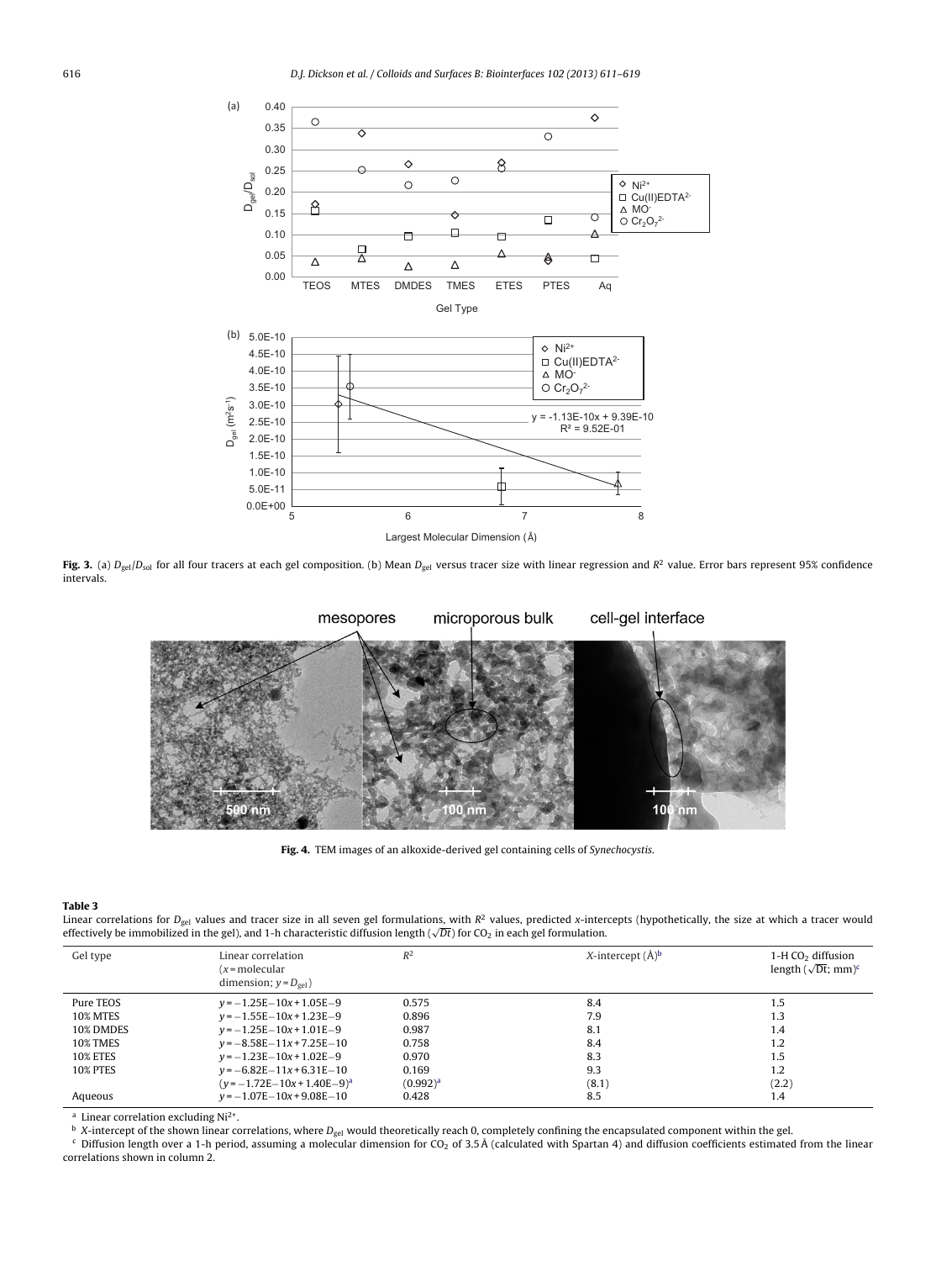expected to be mostly complete due to excess water [\[21,23,32\].](#page-8-0) The rationale for including these samples was to examine gels where cross-linking, and therefore overall density, might be reduced due to bonding sites being occupied by unhydrolyzed alkoxide groups. This effect was most dramatic in the low silica content samples (a dilution ratio of 100:1). Samples 6 and 12 were extremely soft and fragile, deteriorating upon slight mechanical agitation at the conclusion of the experimental analysis. Preparing samples with a dilution ratio of 120:1 was not possible with a 4:1 hydrolysis ratio because gelation simply did not occur, likely due to poor hydrolysis of the precursor. As a consequence of this mechanical frailty, the calculated  $D_{gel}$  values of 4.02 and 3.32 × 10<sup>-10</sup> m<sup>2</sup> s<sup>-1</sup>, respectively, were higher than most other samples. This was not interpreted as an improvement in diffusion, but the result of ablation of the gel into the stirred water of the reaction vessel. Mechanical strength is necessary for any immobilized cell reactor based on this chemical system, so limiting the amount of water during hydrolysis is not recommended.

Both the 10:1 and 20:1 systems are viable options for biological encapsulation. Hydrolysis is expected to be nearly complete [\[23\],](#page-8-0) allowing for the removal of alcohol, and observed differences in diffusion behavior were insignificant. The 4:1 system, by contrast, is not expected to be a good candidate for biological encapsulation because hydrolysis is incomplete upon gelation. In addition to being mechanically unstable, subsequent hydrolysis within the gel could yield potentially cytotoxic concentrations of alcohol.

Although acid catalyst content is known to impact the hydrolysis rate [\[33–37\],](#page-8-0) acid concentration did not have a significant effect on the diffusion of  $Ni<sup>2+</sup>$  in this work. Presumably, the macroscopic measurement of the diffusion of  $Ni<sup>2+</sup>$  did not provide the resolution to identify differences between the gels prepared with differing acid ratios over the range examined. For biological encapsulation, it is therefore advisable to use the minimal amount of acid that will catalyze complete hydrolysis in a reasonable time, minimizing additional stress on the biological component. However, some acid is necessary to catalyze hydrolysis because the time required for hydrolysis in the absence of acid is so long as to be impracticable for most biological encapsulation applications.

The dilution ratio, covering a range of approximately 2.5–32 wt.% silica in the final gels, also had little effect on the diffusion rate of  $Ni<sup>2+</sup>$  over the composition range studied in this investigation. It was expected that lower silica content would create a more open, less dense structure that would lead to faster diffusion, but this was not observed [\(Fig.](#page-4-0) 2a). The exceptions included the low hydrolysis ratio and high dilution ratio samples discussed previously (samples 6 and 12) and samples where silica content was high, including samples 1, 7, 13, 14, 19, 24, 29, and 34 ([Table](#page-3-0) 1). Samples 13, 14, and 29 could not be synthesized by the protocols of the current investigation because the sol gelled during initial hydrolysis as a result of high silica content, limiting water, and high acid content which catalyzed condensation. Samples 1, 7, 19, 24, and 34 were successfully prepared but exhibited significant syneresis, which artificially augmented the diffusion process by expelling liquid phase from the gel. All three replicates of each sample type shrank by as much as 10%, which would place considerable mechanical stress on an encapsulated biological component.

That the  $Ni<sup>2+</sup>$  diffusion coefficients measured in this study did not vary significantly over such a range of silica content implies that silica content can be adjusted widely to suit the application with minimal change in diffusion transport of small cations. Since sample set 1 examined diffusion of only  $Ni<sup>2+</sup>$ , the conclusions pertaining to these experiments are limited to ions or molecules of a comparably small size and charge (hydrated  $Ni<sup>2+</sup>$  in solution, in octahedral coordination, is estimated to have an effective diameter on the order of 1 nm). Therefore, diffusion of larger, perhaps

biologically relevant molecules may be hindered, warranting the inclusion of sample set 2.

# 4.2. Sample set 2: ORMOSILs and tracer size

ORMOSILs contain unhydrolyzable carbon–silicon bonds which incorporate organic functional groups into the gel matrix. This second investigation included varying degrees of simple alkyl side groups, including methyl alkoxysilanes MTES, DMDES, and TMES, as well as a singly substituted ETES and PTES. The effects of using such additives are threefold. First, the alkyl groups cause inductive and steric hindrance to acid catalyzed hydrolysis [\[33\].](#page-8-0) Second, these alkyl groups occupy bonds that would otherwise be occupied by oxygen bridges, loosening the structure of the gel and providing some flexibility [\[37\].](#page-8-0) There is an optimal amount of ORMOSIL that can be added, however, as the lack of bridging will eventually degrade a flexible gel to a viscous liquid as the number of organic side groups increases [\[38\].](#page-8-0) Lastly, alkyl groups are hydrophobic, in contrast to hydrophilic hydroxyl groups, altering the interfacial energy between the solid matrix and liquid phase.

[Fig.](#page-4-0) 2b shows the calculated diffusion coefficients of tracers in gels containing 10 mol.% ORMOSIL. At the same 10 mol.%, these ORMOSILs contributed one methyl, ethyl, or propyl group, or two or three methyl groups per silicon, which occupied 2.5%, 5%, and 7.5% of potential bonding sites. Since drying was not performed, the dominant effect was expected to be reduced condensation and cross-linking after gelation, increasing the flexibility of the gel and avoiding syneresis. Consistent with this expectation, no shrinkage was observed in gels containing ORMOSILs.

Sample set 2 also included gels derived from aqueous precursors which have no organic groups bound to silicon and no alcohol, so they may be more biocompatible than alkoxide alternatives. Furthermore, the sol preparation employs lower silicon concentrations, so condensation prior to gelation is reduced, providing the ability to synthesize stable gels with lower silica content than alkoxide-derived gels.

With the larger tracers, Cu(II)EDTA and methyl orange, ORMOSILs had no significant effect on  $D_{gel}$ . The dominant effect appeared to be the size of the diffusing molecule, not the hydrophobicity of the gel surface ([Fig.](#page-5-0) 3b). It is plausible and certainly likely that surface interactions were occurring, but were of secondary importance compared to confinement by the pore structure (shown in [Fig.](#page-5-0) 4). Diffusion of dichromate was similarly unaffected by the presence of ORMOSILs despite its comparatively smaller size. However, this is in contrast to the diffusion of  $Ni<sup>2+</sup>$ , which was significantly slower in some gel chemistries, including TEOS, TMES, and particularly PTES ([Fig.](#page-4-0) 2b). In contrast,  $D_{gel}$  for Ni<sup>2+</sup> in aqueous gels was larger by comparison to the other tracers in the same chemistry.

It is difficult to reconcile these differences with any one explanation.  $Ni^{2+}$  was the only cationic tracer used in this study, so there may be an electrostatic interaction occurring with this ion that is not occurring with the other species. However, if a strong surface interaction was responsible for the hindered diffusion of  $Ni<sup>2+</sup>$  from pure TEOS gels, which are presumably hydrophilic with hydroxyl surface groups, one would expect a similar effect in aqueous gels with similarly hydrophilic character. The opposite was observed, diffusion occurred more quickly from aqueous gels, which is not consistent with a purely electrostatic interaction. It is also unclear why  $Ni<sup>2+</sup>$  would diffuse more slowly from ORMOSIL-containing gels. If anything, one might expect diffusion to be increased by the combination of the ORMOSILs opening the pore structure and the hydration shell around the Ni<sup>2+</sup> ion having a repulsive electrostatic interaction with the hydrophobic alkyl surface groups. Therefore, it remains unknown what caused these observed inconsistencies in the diffusion of  $Ni<sup>2+</sup>$ .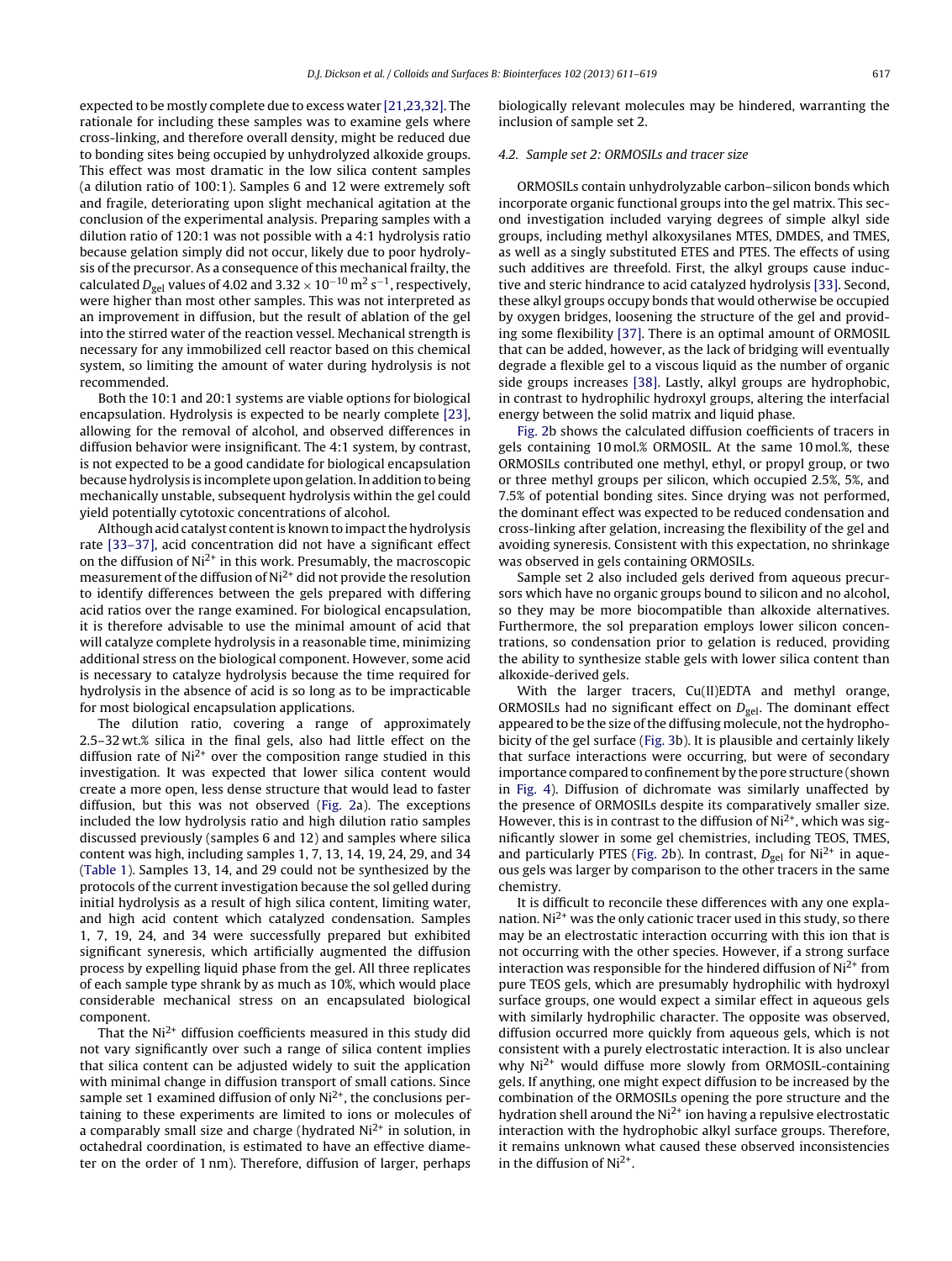

**Fig. 5.** An illustration of how diffusion is relevant to optimal gel geometry (not to scale).

The size of the diffusing molecule appeared to be the dominant factor in determining diffusion rates, not the hydrophobicity as altered by the use of ORMOSILs. Although the ORMOSILs did not affect a significant change in diffusion rates in most instances, the fact that no syneresis was observed does support the conclusion that these compounds increase the flexibility of the gel and may therefore be used to better tailor gel chemistry for biological encapsulation with minimal detrimental impact on the diffusion of small molecules.

#### 4.3. Implications for encapsulation

Calculated  $D_{gel}$  values and molecular dimensions were used to establish a linear correlation between diffusion coefficients and the size of the tracer [\(Fig.](#page-5-0) 3b; [Table](#page-5-0) 3). This correlation was then used to estimate  $D_{gel}$  in a TEOS gel for carbonate, bicarbonate, and dissolved  $CO<sub>2</sub>$  [\(Table](#page-4-0) 2). In the case of encapsulating viable phototrophs like cyanobacteria, adequate transport of carbon species is critical to support carbon fixation. If encapsulated phototrophs are to be used as a platform for the conversion of atmospheric  $CO<sub>2</sub>$  into valueadded products, this transport will likely be the limiting process.

Using the linear correlation established above,  $D_{gel}$  for the three carbon compounds in TEOS gel are on the order of approximately  $4.0 \times 10^{-10}$  m<sup>2</sup> s<sup>-1</sup>, or approximately 35% of  $D_{sol}$  for the carbonate species and 21% of  $D_{sol}$  for dissolved CO<sub>2</sub>. This results in a 1-h characteristic diffusion length,  $\sqrt{Dt}$ , on the order of 1.5 mm. In order to optimize encapsulation geometry, in this case for maximal utilization of available light and  $CO<sub>2</sub>$ , it is important to make the gel thick enough to fully leverage light and cell density, yet not so thick that cells within the monolith are unproductive. Conversely, if the gel is too thin, the system may not be fully utilizing either available light or available  $CO<sub>2</sub>$  (Fig. 5). Although not yet optimized, a previous investigation documented minimal degradation in photosynthetic efficiency of encapsulated cultures of Synechocystis encapsulated in aqueous- and TEOS-derived gels that were 5 mm thick over 8 weeks [\[19\].](#page-8-0) However, cells in gels 10 mm thick display visible signs of chlorosis near the bottom of the monolith (data not shown), indicating a clear threshold in transport limitations on the order of millimeters. For diffusion of larger molecules, the optimal geometry is likely on the order of a single millimeter or 100s to 10s of microns.

# **5. Conclusion**

Four ionic tracers, including  $Ni^{2+}$ , Cu(II)EDTA, methyl orange, and dichromate, were used to investigate diffusion from wet silica sol–gel monoliths. In sample set 1, hydrolysis ratio, acid ratio, and dilution ratio ranges were selected based on relevance to biological encapsulation and explored in a factorial design with  $Ni<sup>2+</sup>$  as the tracer. Sample set 2 explored diffusion of all four tracers in gels prepared with TEOS and aqueous precursors, as well as gels containing 10% of numerous ORMOSILs.  $D_{gel}$  was calculated for all sample types using an analytical solution to Fick's Second Law. There was surprisingly little variation over the process space. The mean across the entire processing space included in sample set 1 was approximately  $2.90 \times 10^{-10}$  m<sup>2</sup> s<sup>-1</sup>. Excluding six outlier samples which displayed significant syneresis, the mean was  $2.42 \times 10^{-10}$  m<sup>2</sup> s<sup>-1</sup>.

Sample set 2 indicated that the tracer size and not gel hydrophobicity was the primary determinant of changes in diffusion rates. A strong linear inverse correlation was found between tracer size and the magnitude of  $D_{\text{gel}}$ . However, the correlation was less strong in some gel chemistries, particularly gels containing PTES, due to inconsistent diffusion of  $Ni<sup>2+</sup>$ . It is unclear what kinds of surface interactions may be occurring to cause these discrepancies.